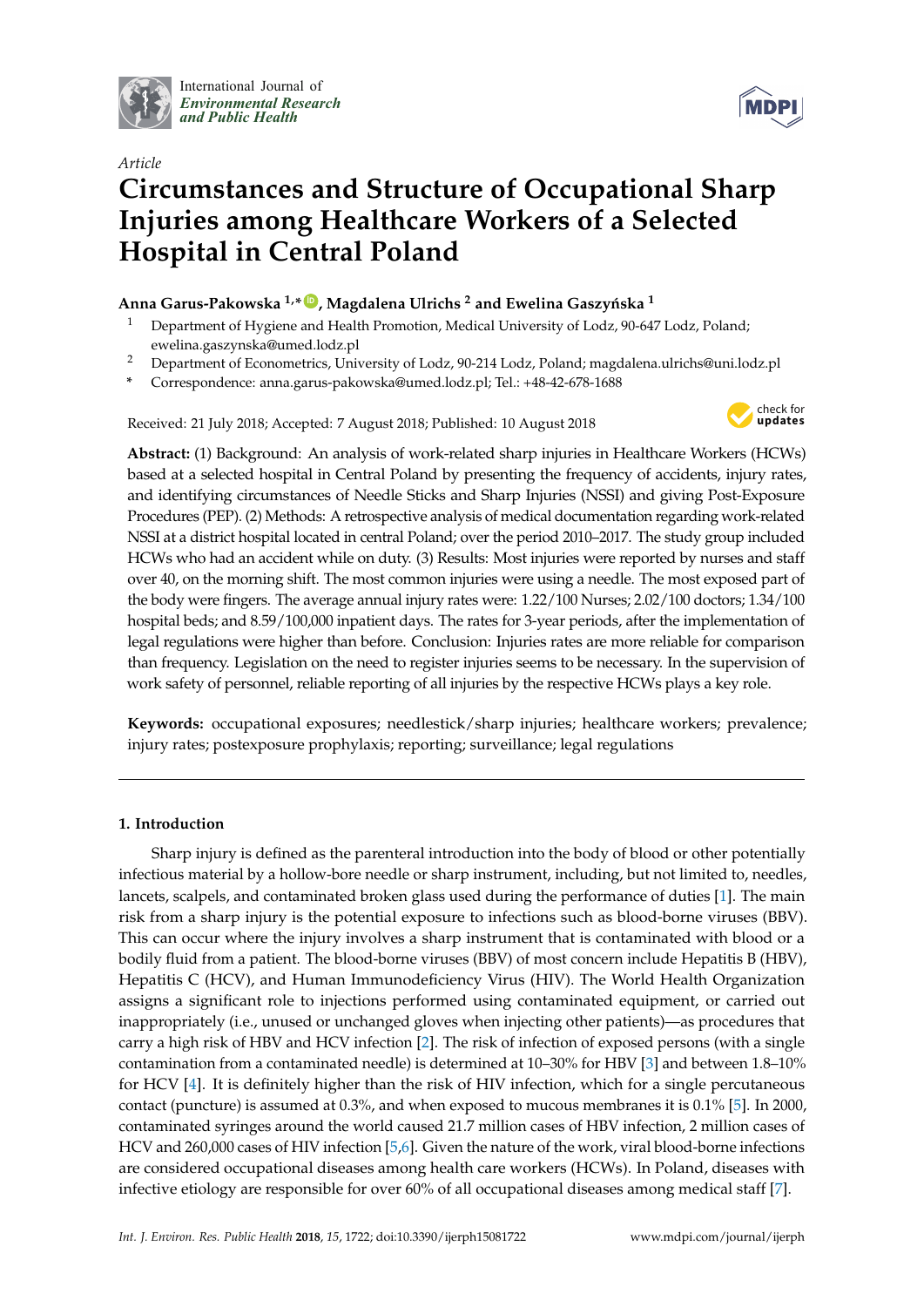A register of potential occupational exposures should be kept in every healthcare institution, and every hospital employee (not only medical) should know the procedures to follow after contact with potentially infectious material. Every case of such exposure should be reported to the physician responsible for the PEP or to the infection control team, whose task is to assess the possibility of blood-borne infection and to adopt further proceedings depending on the type of exposure. Unfortunately, it is estimated that most of the events of exposure to the infectious agent are not documented in any way (i.e., reported to superiors or persons entitled to do so) [\[8](#page-7-7)[–12\]](#page-7-8). In the case of percutaneous exposure, the determination of occupational risk is related to the type of activities performed that pose, or do not pose, such a threat. Therefore, it is important to assess whether an employee has regular contact with blood or other potentially infectious body fluids, whether there is a risk of injury with a contaminated needle or sharp tool, and the frequency of the above risky situations.

The main aim of this study was to analyze the data on occupational exposures among employees of a selected powiat hospital in the Lodzkie Voivodship, over the period 2010–2017, based on a register of needlesticks and sharp injuries (NSSI). The detailed aims included: (1) Analysis of the occurrence of injuries in particular years, taking into account the frequency of exposure, its circumstances, location of wounds, professional groups of employees, and the place of providing services; (2) analysis of the injuries rates; and (3) determining the frequency of post-exposure proceedings (PEP). The practical goal was to answer the question of whether legislation requiring mandatory reporting of NSSI brings real results.

#### **2. Materials and Methods**

The study bears information on work-related sharp injuries which happened to medical personnel, in the period 2010–2017, employed at a district hospital in Central Poland. The study group included HCWs, who had an accident while on duty. Data on the needlesticks and sharp injuries were obtained from unpublished hospital records. The authors used the register of sharp injuries, based on the exposure card in which the following data were recorded: Date and time of the incident, name and surname of the employee, organizational unit of the hospital in which the employee was employed, employee's profession, place of injury, circumstances of wounding (during which action did the wound took place), and the type of tool that wounded the employee. In addition, the implementation of PEP is noted. Inside the hospital, the recording of injuries and wounds is carried out by a worker for Occupational Safety and Health. The analysis covered all recorded cases of occupational exposure to potentially infectious material. The hospital has a procedure to follow, after exposure to blood and other potentially infectious material, which determines how the employee should act immediately after the exposure. This procedure applies to all medical personnel exposed to HIV, HCV, and HBV. They include: Nurses, doctors, paramedics, midwives, and ward maids. The aim of the post-exposure procedure, is to determine the rules of conduct of the employee in case of exposure to infectious material. In the Łódź Province an infectious ward is designated as a consultative center. Every hospital employee who has been occupationally exposed is provided with 24-h medical consultation, seven days a week.

For the purpose of the statistical analysis, the authors used the Statistica 12.0 and Stata 15 programmes. They applied elements of a descriptive analysis for the evaluation of the injury rates in medical personnel. Sharp injuries were evaluated by: profession, medical tool, intervention, place of injury, location of wounds, kind of organizational unit, type of department, age of the employee (20–30 years, 31–40 years, 41–50 years, 51–60 years, >60 years), and time of day of the accident (duty hours—in the morning, in the afternoon, in the evening). For the purpose of evaluating a correlation between variables, the chi-square Pearson independence test was applied. All tests were verified at a 5% significance level. To determine the degree of correlation between the measured variables, the Pearson's contingency coefficient was calculated. Injury rates to personnel who were involved in subsequent years were also calculated according to the following formulas: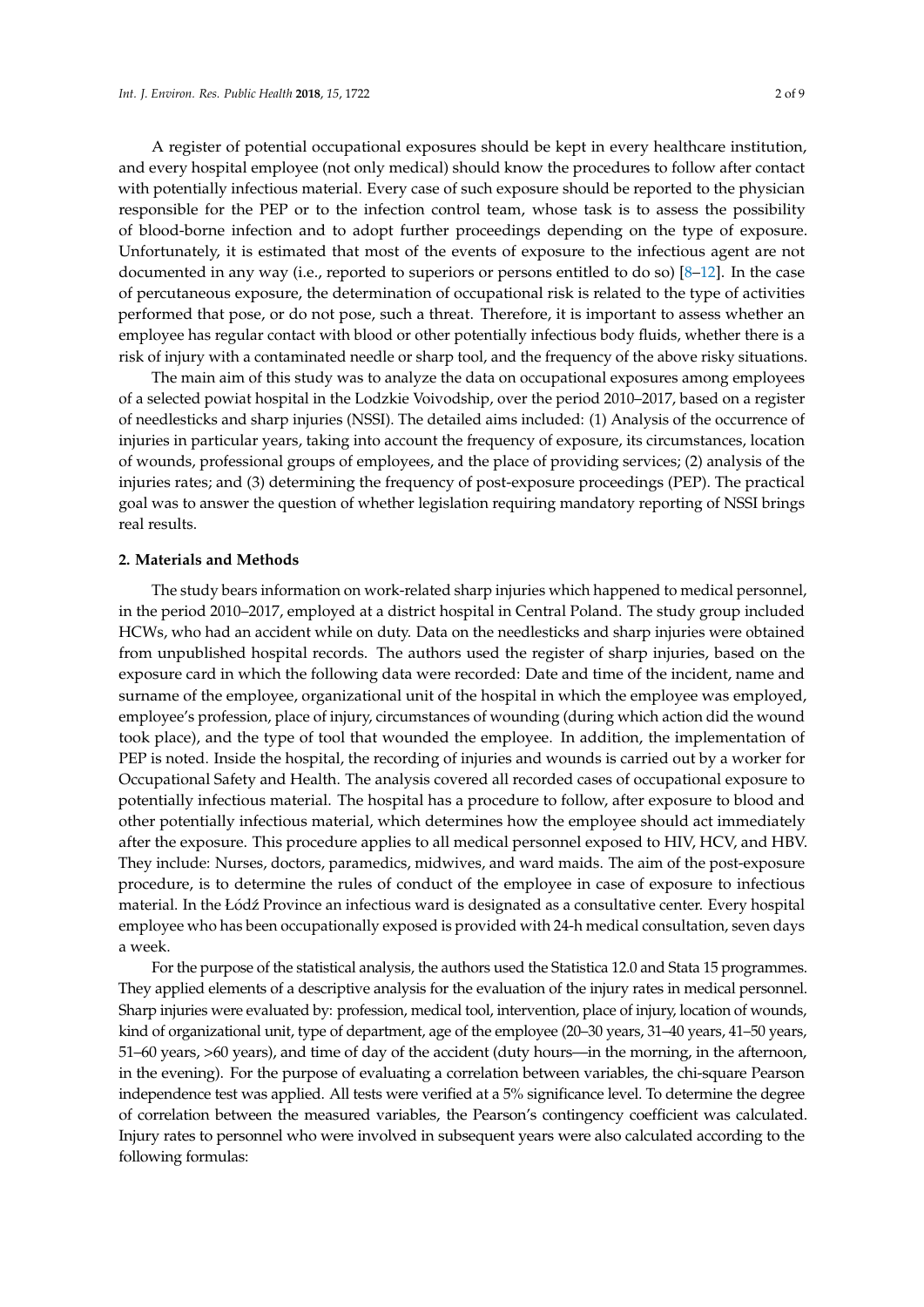*Injury rate depending on the profession*

$$
IR_p = \frac{n_1}{N_1}100
$$

where,

 $n_1$ —number of injuries in individual groups of workers;

*N*1—number of workers at risk of injuries.

Due to various forms of employing workers (i.e., contracts of employment, orders, external companies providing cleaning services), the only comparable data concerned two professional groups: Nurses and doctors. For this reason, we have also calculated the injury rate per 100 hospital beds (*IR<sup>b</sup>* ):

*Injury rate depending on the number of hospital beds*

$$
IR_b = \frac{n_2}{N_2}100
$$

where,

*n*2—number of injuries;

*N*2—number of hospital beds.

Only those departments affected by injury (the number of hospital beds) were considered for the calculation of *IR<sup>b</sup>* .

The most precise way to estimate the incidence in epidemiology is calculating the coefficient, considering one-day ones. [\[13\]](#page-7-9). For this reason, we also calculated the injury rate considering the number of so-called inpatient-days (*IRc*). One inpatient-day, is a unit of computation equal to one day of stay in hospital by one patient.

*Injury rate depending on the number of inpatient-days*

$$
IR_c = \frac{n_3}{N_3} 100,000
$$

where,

 $n_3$ —number of injuries =  $n_2$ ;

*N*3—number of inpatient-days.

Only those departments affected by injury (the number of inpatient-days) were considered for the calculation of *IRc*.

The director of the hospital and the director for medical affairs granted permission to access the medical records.

## **3. Results**

#### *3.1. Characteristics of the Hospital and the Study Group*

In the years 2010–2016, there were 12 departments in the structure of the examined hospital with an average of 321 beds for internal diseases, internal diseases with cardiological profile, general surgery, obstetrics with gynecology, pediatric surgery, pediatrics, pulmonology, trauma and orthopedic surgery, rehabilitation, anesthesia and intensive therapy, neonatology, and newborn pathology with intensive care. In the hospital, there were on average 51.5 doctors (with the largest number of 72 doctors in 2011, and the least 45 doctors in 2017), and 191 nurses/midwives (with the largest number of 210 nurses in 2010, and the least 160 nurses in 2017). In 2017, a Hospital Emergency Department with 20 medical rescuers was opened. There were no ward maids employees. The hospital is cleaned by an outside company. Over the years 2010–2017, the number of patient-days in the hospital was systematically decreasing, as shown in Table [1.](#page-3-0)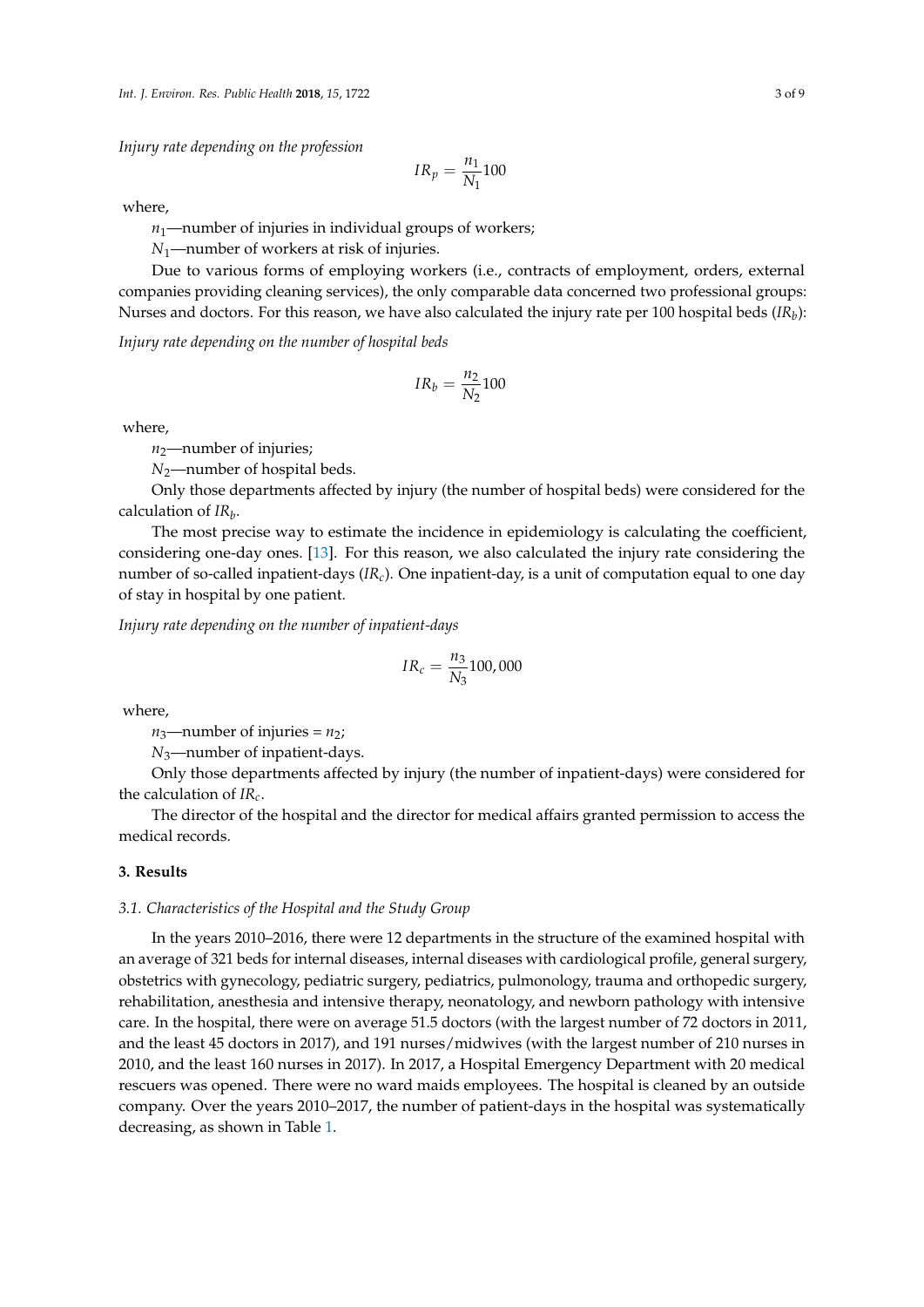<span id="page-3-0"></span>

|                                              | Years  |        |        |        |        |        |        |        |  |  |
|----------------------------------------------|--------|--------|--------|--------|--------|--------|--------|--------|--|--|
| <b>Hospital Department</b>                   | 2010   | 2011   | 2012   | 2013   | 2014   | 2015   | 2016   | 2017   |  |  |
| Internal diseases                            | 14,436 | 13,924 | 12,669 | 12,502 | 11,912 | 11,981 | 11,604 | 9692   |  |  |
| Internal diseases with cardiological profile | 14,126 | 14,001 | 13,383 | 12,908 | 11,875 | 11,640 | 11,297 | 9294   |  |  |
| General surgery                              | 6078   | 6906   | 6467   | 6505   | 6492   | 6633   | 6454   | 6203   |  |  |
| Obstetrics with gynecology                   | 12,267 | 11,350 | 11,804 | 11,542 | 10,849 | 9935   | 8181   | 6734   |  |  |
| Pediatric surgery                            | 3094   | 3309   | 3181   | 2713   | 2601   | 2413   | 2211   | 1801   |  |  |
| Trauma and orthopedic surgery                | 5902   | 3596   | 3441   | 3500   | 3699   | 4089   | 4294   | 4050   |  |  |
| Newborn pathology with intensive care        | 1440   | 1297   | 1178   | 1258   | 1003   | 919    | 808    | 428    |  |  |
| Neonatology                                  | 3909   | 3491   | 809    | 4266   | 3829   | 4058   | 3128   | 2602   |  |  |
| Total                                        | 61,252 | 57,874 | 52,932 | 55,194 | 52,260 | 51,668 | 47,977 | 40,804 |  |  |

**Table 1.** Number of inpatients-days in selected departments by year.

#### *3.2. Analysis of NSSI Occurring in the Hospital*

In 2010–2017, 34 injuries were reported among medical personnel. Most incidents were in 2017-8, and the least in 2011-1. In 2014, no acute injuries were reported.

Most injuries were reported by nurses  $(n = 18)$ . The most frequent injuries occurred when using a hollow-bore needle ( $n = 21$ ). Most often, the staff injured themselves during surgery ( $n = 13$ ) and injections  $(n = 9)$ . There was only 1 incident of injury when recapping, at the beginning of the period under consideration (2010). The part of the body that was most vulnerable to injuries were fingers  $(n = 27)$ . The most often injured were older workers over 40  $(n = 26)$ , on the morning shifts from 7 a.m.–1 p.m. (*n* = 18). Two times more NSSI were noted in the surgical wards than in non-surgical wards, but these differences were not significant. As a result of the injuries, PEP was implemented in 30 people. PEP was not carried out for 3 nurses and 1 ward maid. PEP was not implemented after a wounding with medical waste in the case of a ward maid in the medical room, and after a needle stick during blood collection and injections, in the delivery room and in the patients' rooms, in the case of the nurses. (Table [2\)](#page-4-0).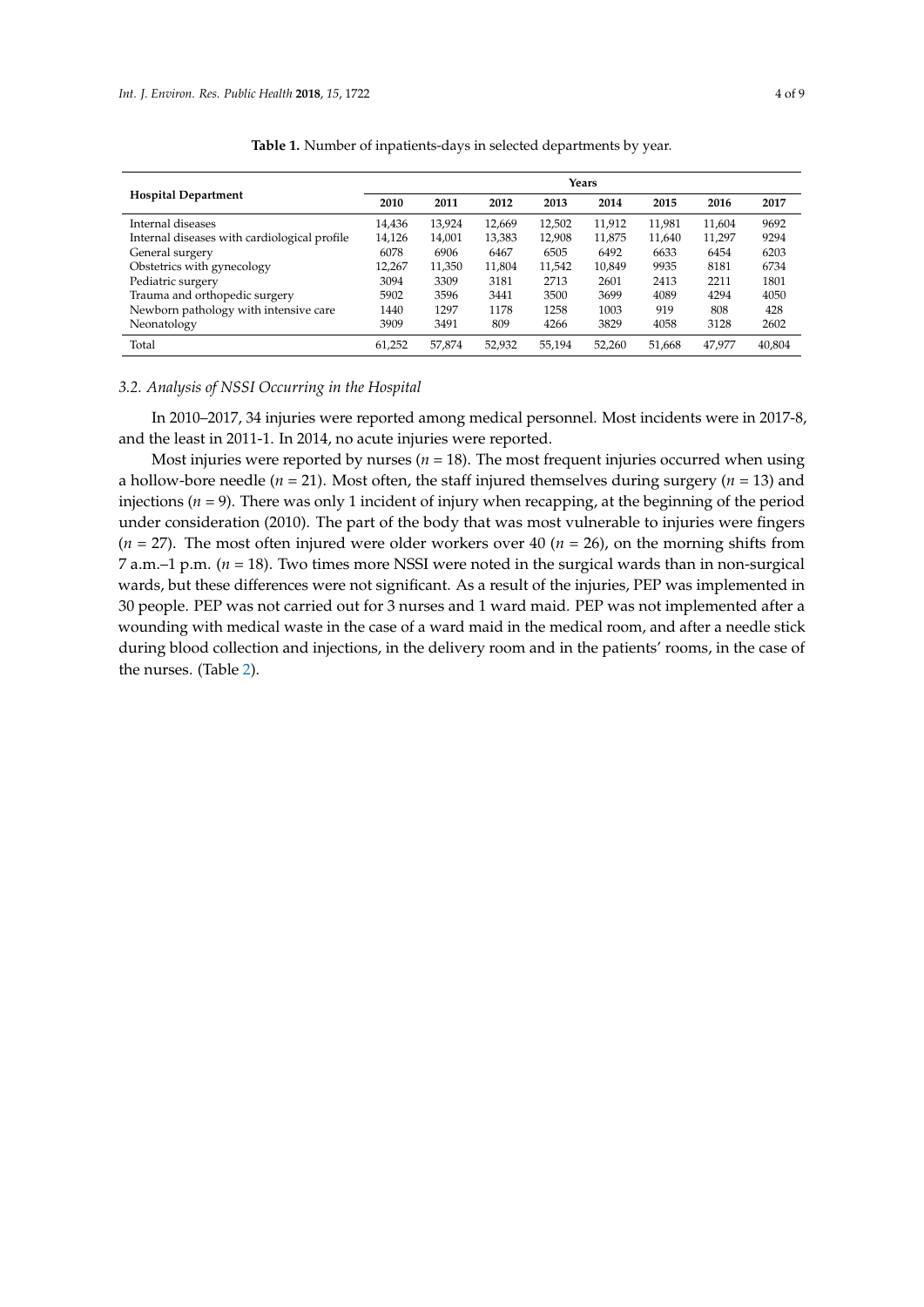| Year  |                                                                                     |           | Profession      |              |                  |                                              |                | <b>Medical Tool</b> |              |                          |                | Intervention |                                           |              | <b>Location of Wounds</b>                  |                                |              |                |              |              | PEP          |                                   |
|-------|-------------------------------------------------------------------------------------|-----------|-----------------|--------------|------------------|----------------------------------------------|----------------|---------------------|--------------|--------------------------|----------------|--------------|-------------------------------------------|--------------|--------------------------------------------|--------------------------------|--------------|----------------|--------------|--------------|--------------|-----------------------------------|
|       | nurse                                                                               | physician | ā<br>practition | paramedic    | ರ<br>ñai<br>Ward | ore<br>eedle<br>ᠲ<br>₹<br>Hollo <sup>-</sup> | ਰੰ<br>Ö        | scalpel             | others       | Blood<br>ollectio        | injection      | surgery      | apping                                    | cleaning     | bdominal<br>$\mathop{\sf cavity}\nolimits$ | Left finger                    | eft forearn  | Left palm      | Right finger | Right palm   | yes          | $\mathbf{e}$                      |
| 2010  |                                                                                     | 2         | $\mathbf{0}$    | $\mathbf{0}$ | $\theta$         | 3                                            | $\mathbf{0}$   |                     | $\mathbf{0}$ | $\mathbf{0}$             | $\overline{0}$ | 3            |                                           | $\mathbf{0}$ | $\Omega$                                   | 4                              |              | $\mathbf{0}$   | 0            | $\mathbf{0}$ | 3            |                                   |
| 2011  |                                                                                     |           | 0               | 0            | $\mathbf{0}$     | $\mathbf{0}$                                 | $\mathbf{0}$   |                     | $\mathbf{0}$ | $\mathbf{0}$             | 0              |              |                                           |              |                                            | $\theta$                       |              |                | 0            | $\theta$     |              | 0                                 |
| 2012  |                                                                                     |           | $\Omega$        | $\mathbf{0}$ | $\mathbf{0}$     | 4                                            | $\mathbf{0}$   |                     |              |                          | 4              |              |                                           |              |                                            |                                |              |                |              | $\Omega$     | 6            | $\Omega$                          |
| 2013  |                                                                                     | 0         | $\mathbf{0}$    | 2            |                  | 4                                            | $\mathbf{0}$   | $\mathbf{0}$        | $\theta$     | $\theta$                 | 3              | $\Omega$     |                                           |              |                                            | 3                              |              | $\mathbf{0}$   | $\mathbf{0}$ |              | 4            | $\Omega$                          |
| 2014  |                                                                                     | 0         | $\mathbf{0}$    | $\mathbf{0}$ | $\mathbf{0}$     | $\overline{0}$                               | $\mathbf{0}$   | $\mathbf{0}$        | $\mathbf{0}$ |                          | $\mathbf{0}$   |              |                                           |              |                                            |                                |              | $\mathbf{0}$   | $\mathbf{0}$ | $\theta$     | $\mathbf{0}$ | $\Omega$                          |
| 2015  |                                                                                     |           | $\mathbf{0}$    | $\mathbf{0}$ |                  | 2                                            | $\mathbf{0}$   | 2                   | $\theta$     |                          | $\mathbf{0}$   |              |                                           |              |                                            |                                | $\mathbf{0}$ | $\mathbf{0}$   |              | 2            | 3            |                                   |
| 2016  |                                                                                     |           |                 | $\mathbf{0}$ | $\theta$         | 2                                            | $\overline{2}$ | 2                   |              |                          | $\mathbf{0}$   | 4            |                                           | $\theta$     |                                            | 3                              |              |                | 3            | $\theta$     |              | 0                                 |
| 2017  | 3                                                                                   |           |                 | 0            | 3                | 6                                            |                |                     |              | $\overline{2}$           | 2              |              |                                           | 3            |                                            |                                |              | $\mathbf{0}$   |              | $\Omega$     | 6            | $\overline{2}$                    |
| Total | 16                                                                                  | 8         | 3               | 2            | 5                | 21                                           | 3              | 7                   | 3            | 6                        | 9              | 13           |                                           | 5            |                                            | 19                             |              | $\overline{2}$ | 8            | 3            | 30           | 4                                 |
|       | $Chi^2 = 22.18, p = 0.57$<br>$Chi2 = 33.93, p = 0.086$<br>$Chi2 = 36.71, p = 0.047$ |           |                 |              |                  |                                              |                |                     |              | $Chi2 = 43.81, p = 0.05$ |                |              |                                           |              |                                            | $Chi^2 = 5.1$ ,<br>$p = 0.531$ |              |                |              |              |              |                                   |
|       |                                                                                     |           | $\sim$          |              |                  |                                              |                |                     | .            |                          |                |              | <b>Service Contract Contract Contract</b> |              |                                            | Time of the Accident in a      |              |                |              |              |              | the company's company's company's |

**Table 2.** Injuries recorded by year depending on the variables studied ( $n = 34$ ).

<span id="page-4-0"></span>

| Year  | Place of Injury  |      |                           |              |                            |                               | Kind of Organizational Unit |              |              |                |             | <b>Type of Department</b> |                                       | Time of the Accident in a<br>Day (Duty Hours) |                   |                            | Age of the Employee (Years) |                |                  |                |              |                            |
|-------|------------------|------|---------------------------|--------------|----------------------------|-------------------------------|-----------------------------|--------------|--------------|----------------|-------------|---------------------------|---------------------------------------|-----------------------------------------------|-------------------|----------------------------|-----------------------------|----------------|------------------|----------------|--------------|----------------------------|
|       | Delivery<br>$^n$ | epe; | Φ<br>suite<br>era         | outsid       | Sick roor                  | eatment<br>$_{\rm room}$<br>A | S<br>emergen                | Internal     | maternity    | eonatal        | surgical    | others                    | rgic<br>m                             | rgic                                          | morning<br>In the | ω<br>€                     | $\frac{a}{2}$<br>모          | 30y<br>ន       | 40y<br>$\vec{3}$ | $41 - 50y$     | 60y<br>5     | $\blacktriangleright$<br>8 |
| 2010  |                  |      |                           |              |                            |                               |                             |              | $\Omega$     | $\Omega$       | 3           | $\mathbf{0}$              | $\mathcal{L}$                         |                                               | $\mathcal{D}$     |                            |                             | $\Omega$       |                  |                |              | 0                          |
| 2011  |                  |      | $\Omega$                  | $\Omega$     | $\mathbf{0}$               | $\mathbf{0}$                  | $\theta$                    | 0            |              | $\mathbf{0}$   | $\Omega$    | $\mathbf{0}$              |                                       |                                               |                   |                            |                             | $\mathbf{0}$   | $\mathbf{0}$     | $\mathbf{0}$   |              | 0                          |
| 2012  |                  |      |                           |              |                            |                               | $\mathbf{0}$                | 3            |              | $\Omega$       |             |                           |                                       |                                               |                   |                            |                             | $\mathbf{0}$   |                  |                |              | 0                          |
| 2013  |                  |      | $\mathbf{0}$              | $\mathbf{0}$ | 3                          | $\mathbf{0}$                  |                             |              |              |                |             | $\mathbf{0}$              |                                       |                                               |                   |                            |                             |                | $\mathbf{0}$     | $\mathbf{0}$   | 3            | $\mathbf{0}$               |
| 2014  |                  |      | $\mathbf{0}$              |              | $\overline{0}$             | $\mathbf{0}$                  | $\mathbf{0}$                | $\mathbf{0}$ | $\theta$     | $\mathbf{0}$   |             | $\mathbf{0}$              |                                       |                                               |                   |                            |                             | $\mathbf{0}$   | $\mathbf{0}$     | $\mathbf{0}$   | $\mathbf{0}$ | $\mathbf{0}$               |
| 2015  |                  |      |                           |              |                            | $\Omega$                      |                             |              |              |                |             |                           |                                       |                                               |                   |                            |                             | $\Omega$       |                  | ာ              |              |                            |
| 2016  |                  |      |                           | $\Omega$     | $\Omega$                   | 5                             | $\Omega$                    |              | $\mathbf{0}$ | $\Omega$       | $\sim$<br>3 | $\Omega$                  | .5                                    |                                               |                   |                            |                             | $\sim$         |                  |                | ာ            |                            |
| 2017  |                  |      |                           | $\sim$       | っ                          |                               | $\mathcal{D}$               |              | $\theta$     | $\mathcal{D}$  | $\sim$      |                           | 6                                     |                                               | 4                 |                            |                             | $\overline{2}$ | $\Omega$         | $\overline{2}$ | 4            | $\mathbf{0}$               |
| Total |                  |      | 10                        | 3            |                            | 8                             | 4                           | 11           |              | $\overline{2}$ | 10          | 3                         | 21                                    | 11                                            | 18                | 8                          | 8                           | 5.             | 3                | 11             | 14           |                            |
|       |                  |      | $Chi2 = 45.64, p = 0.034$ |              | $Chi^2 = 37.09, p = 0.174$ |                               |                             |              |              |                |             | $Chi^2 = 9.10, p = 0.694$ | Chi <sup>2</sup> = 10.52, $p = 0.571$ |                                               |                   | $Chi^2 = 20.17, p = 0.687$ |                             |                |                  |                |              |                            |

Chi<sup>2</sup>—Pearson chi<sup>2</sup> test; *p*—significance level; PEP—post-exposure prophylaxis.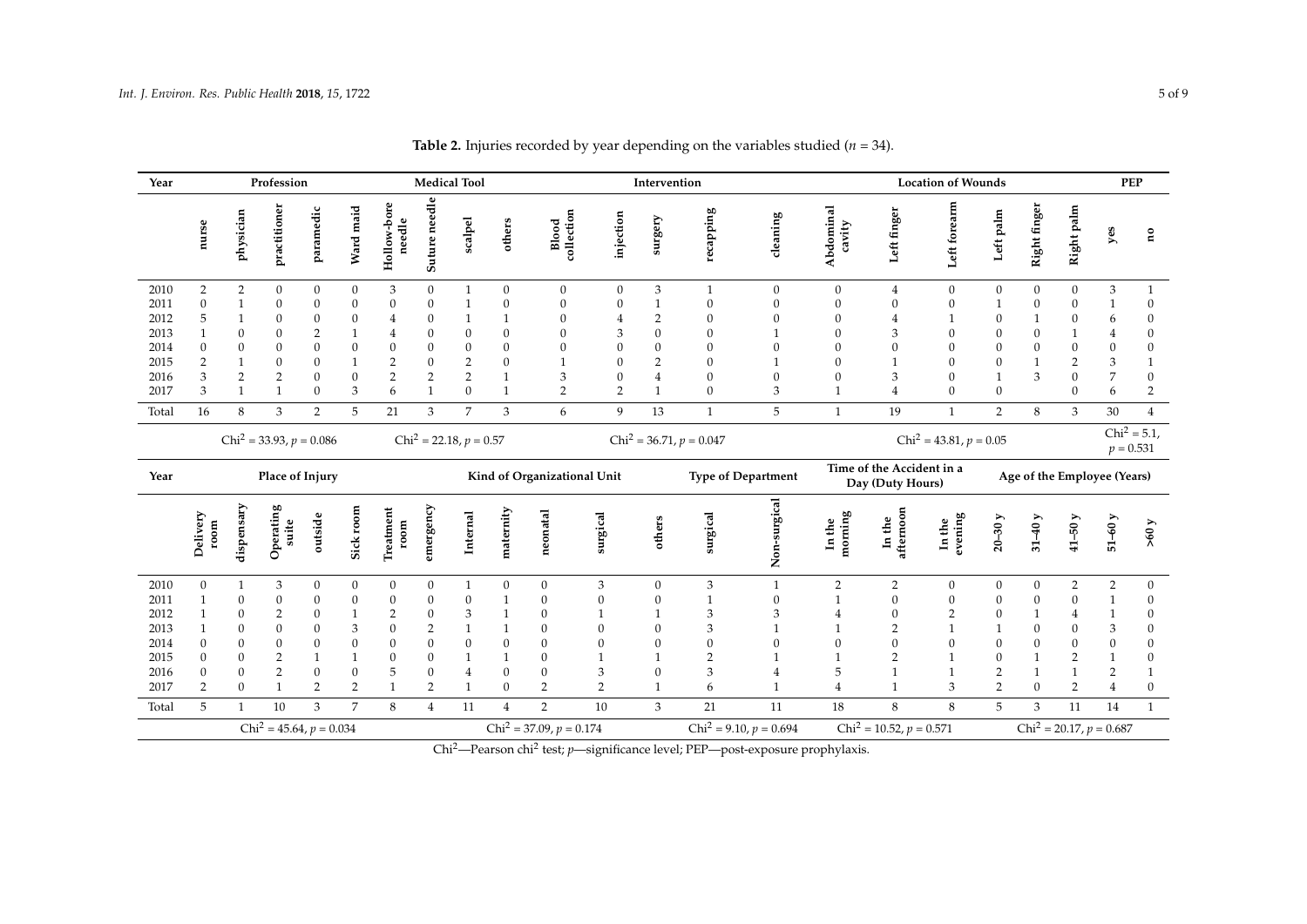The average number of injuries per 100 nurses in the analyzed period was 1.22, and among physicians it was higher at 2.02/100 physicians. The overall injury rate per 100 hospital beds available ranged from 0.31 in 2011 to 2.52 in 2017 (average *IR<sup>b</sup>* = 1.34). The overall injury rate per 100,000 inpatient days ranged from 1.72 in 2011 to 19.60 in 2017 (average *IR<sup>c</sup>* = 8.59). With the exception of 2011, when no injuries were reported in nurses, *IRc* were higher in nurses than in physicians in all examined years. On average, *IRc* for nurses was 3.99 and for physicians 1.93, as shown in Table [3.](#page-5-0)

<span id="page-5-0"></span>

| Year    |                                              | $IR_n/100$                                |                                                      | IR <sub>h</sub> /100<br>$IR_c/100,000$       |                                              |                                           |                                              |  |  |  |  |
|---------|----------------------------------------------|-------------------------------------------|------------------------------------------------------|----------------------------------------------|----------------------------------------------|-------------------------------------------|----------------------------------------------|--|--|--|--|
|         | <b>Injury Rate</b><br>among<br><b>Nurses</b> | <b>Injury Rate</b><br>among<br>Physicians | <b>Injury Rate among</b><br>Nurses and<br>Physicians | <b>Injury Rate</b><br>among All<br>Personnel | <b>Injury Rate</b><br>among<br><b>Nurses</b> | <b>Injury Rate</b><br>among<br>Physicians | <b>Injury Rate</b><br>among All<br>Personnel |  |  |  |  |
| 2010    | 0.95                                         | 2.99                                      | 1.44                                                 | 1.26                                         | 3.26                                         | 3.26                                      | 6.53                                         |  |  |  |  |
| 2011    | 0.00                                         | 1.39                                      | 0.36                                                 | 0.31                                         | 0.00                                         | 1.72                                      | 1.72                                         |  |  |  |  |
| 2012    | 2.42                                         | 1.49                                      | 2.19                                                 | 1.89                                         | 9.44                                         | 1.88                                      | 11.33                                        |  |  |  |  |
| 2013    | 0.54                                         | 0.00                                      | 0.40                                                 | 1.26                                         | 1.81                                         | 0.00                                      | 7.24                                         |  |  |  |  |
| 2014    | 0.00                                         | 0.00                                      | 0.00                                                 | 0.00                                         | 0.00                                         | 0.00                                      | 0.00                                         |  |  |  |  |
| 2015    | 1.05                                         | 2.00                                      | 1.24                                                 | 1.26                                         | 3.87                                         | 1.93                                      | 7.74                                         |  |  |  |  |
| 2016    | 1.70                                         | 4.08                                      | 2.22                                                 | 2.20                                         | 6.25                                         | 4.16                                      | 14.59                                        |  |  |  |  |
| 2017    | 1.88                                         | 2.22                                      | 1.95                                                 | 2.52                                         | 7.35                                         | 2.45                                      | 19.60                                        |  |  |  |  |
| average | 1.22                                         | 2.02                                      | 1.40                                                 | 1.34                                         | 3.99                                         | 1.93                                      | 8.59                                         |  |  |  |  |

**Table 3.** Injury rates *IRp*, *IR<sup>b</sup>* , *IRc* by years among HCWs.

*IRp*—Injury rate depending on the profession; *IRb*—Injury rate depending on the number of hospital beds; and *IR<sup>c</sup>* —Injury rate depending on the number of inpatient-days.

We also calculated *IR<sup>c</sup>* indicators, for 3-year periods before (2010–2012) and after (2015–2017) the entry into force of legal provisions requiring the reporting of NSSI. Both the rates of nurses, physicians, and general index for all staff members were higher after the entry of the relevant regulations than before their introduction (nurses:  $IR_{c2010-2012} = 4.23$  vs.  $IR_{c2015-2017} = 5.82$ ; physicians:  $IR_{c2010-2012} = 2.29$  vs. *IRc*2015–2017 = 2.85; and all staff: *IRc*2010–2012 = 6.53 vs. *IRc*2015–2017 = 13.98).

#### **4. Discussion**

Occupational risk is understood as the probability of occurrence of undesired events related to the work performed. These events cause losses, among which the greatest role is played by the possibility of adverse health effects that may arise, because of occupational hazards occurring in the work environment. Occupational hazards for medical workers are caused by dangerous factors, among which biological, physical, chemical, and psychosocial factors are distinguished.

In a study from the Lodz region, it was shown that 81.9% of HCWs experience various types of situations threatening their safety [\[14\]](#page-7-10). Employees usually mentioned patients' aggression, and only 13.7% of respondents noticed that a dangerous situation could be the transmission of microorganisms after NSSI. HCWs' work is associated with continuous exposure to blood-borne infections. Occupational exposure to blood occurs among most medical workers. In the study conducted by Martins et al., 65% of employees at a selected hospital in Portugal reported having experienced at least one NSSI in the last 5 years [\[15\]](#page-7-11). Most of the events, similar to our study, and Gholami et al. [\[2\]](#page-7-1) occurred among nurses. It should be noted that the percentage presentation of the frequency of injuries is not very accurate. Nurses represent the largest professional group in all hospitals around the world, which is why the percentages will be the highest among nurses. At the same time, the presented study draws attention to the fact that the number of personnel is decreasing year by year, therefore the lack of significant differences in the number of NSSI can be illusory. For this reason, the injury rates are better for comparison. In our study, the injury rates for every 100 working physicians, were two times higher than for nurses (average physicians 2.02/100 vs. nurses 1.22/100). Bush et al., however, showed higher rates of injuries for nurses (nurses 3.7/100 vs. physicians 1.6/100) [\[16\]](#page-7-12). These indicators allow the estimation of the number of injuries, for every 100-people exposed to injury. The indicator most often taken here is the number of staff employed. It should be remembered that this indicator will not consider holiday periods, sick times, part-time work, etc. Injury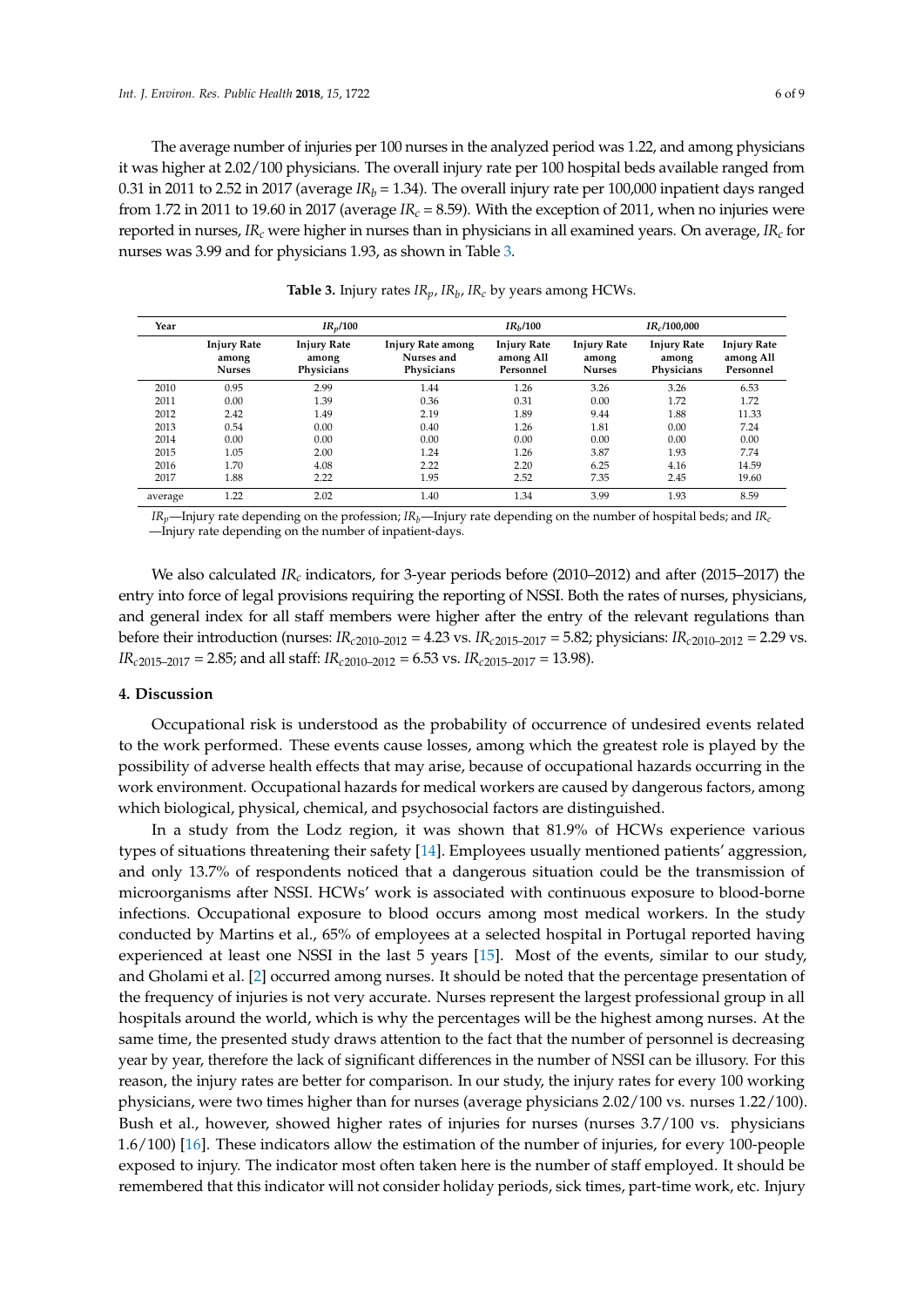rate can be quantified considering the number of hospital beds. In our study, it amounted to 1.34/100 beds. However, this indicator also has its drawbacks. It considers all beds available in the hospital, but not necessarily all of them were occupied by patients throughout the entire period considered.

The third rate is an indicator that considers the number of inpatient days [\[13\]](#page-7-9). In our study, it amounted to an average of 3.99/100,000 for nurses and 1.93/100,000 for physicians and was higher than in another study (nurses 2.43/100,000 vs. physicians 0.23/100,000) [\[17\]](#page-7-13). This injury rate indicated that despite a small overall number of NSSI, and despite the decreasing number of inpatient days, injury rates increase, which may indicate an improvement in the reporting of such incidents. The calculation of the injury rates for 3-year periods prior to the introduction of legal provisions and after their implementation, also showed that legislation aimed at improving the registration of NSSI had the desired effect [\[18\]](#page-8-0). In the Ayranci and Kosgeroglu study, workers most often injured themselves during the injection (34.5%) [\[19\]](#page-8-1). In our study, the activity that carried the greatest chance of getting hurt was surgery. Similar to other studies, the most exposed parts of the body were the hands, and the majority of injuries occurred in the morning shifts [\[9](#page-7-14)[,20–](#page-8-2)[22\]](#page-8-3). In various studies, recapping needles was indicated as a frequent cause of injury [\[2,](#page-7-1)[9,](#page-7-14)[15\]](#page-7-11). We did not find such a problem in this hospital. The only such event took place at the beginning of the period under consideration.

PEP was implemented in most people after NSSI. Unfortunately, the records did not state the reason/argument for not implementing PEP, so it was difficult to find out why such a procedure was not carried out on the injured nurses or ward maid. The ward maid was injured with medical waste, so we assume that there was no known source of the needle or even a tool. After wounding with a tool, for example, a waste sack, one cannot determine which tool effected the injury. All the more so, without knowing the source to an injured person, it is absolutely necessary to implement PEP. In our case, the ward maids were employed by a different company than the hospital, so they must provide a safe working environment and PEP. The hospital may not have received feedback. Although in the remaining four cases of PEP lesions, PEP was implemented and the hospital knew about it. Thus, we noticed a lack of consistency in the information received and transmitted, and the need to harmonize the way of recording events. Many publications indicate underreporting [\[16](#page-7-12)[,23](#page-8-4)[,24\]](#page-8-5). The Regulation of the Minister of Health, regulates the rules for recording NSSI by imposing such an obligation [\[18\]](#page-8-0). In our study, the injury rates for the 3-year periods increased. However, it is possible, the data was still underestimated. For example, data showed that in 2014 (the year following the entering into force, of mandatory reporting of NSSI) no injuries were registered. Is it possible that absolutely nobody was hurt in the entire hospital? This seems unlikely. In our opinion, reporting will not be improved until the employees themselves understand the problem; until HCWs care about their own health. To raise HCWs awareness, systematic training should be a priority, but knowledge and awareness of threats are currently described with a fairly low level of risk [\[25\]](#page-8-6). This is evidenced by the fear associated with the treatment and care of HIV + patients, and frequent refusal of such assistance for infected patients [\[26\]](#page-8-7). Will the obligation to register change employers? In Poland, costs related to PEP are borne by the employer. Therefore, the employer "does not pay" to register applications. If the HCWs do not report NSSI, the employer does not know about the problem at all. Therefore, we believe that the initiative in the field of NSSI registration should come from HCWs, because it is their safety and health that is at risk, and health has a priceless value.

#### **5. Conclusions**

HCWs are routinely at risk of occupational exposure to blood and other potentially infectious materials. Most NSSIs are reported among nurses, but indicators based on injuries rates are more reliable for comparison than those based on frequency. Legislation on the need to register injuries seems to be necessary. In the supervision of the work safety of personnel, reliable reporting of all injuries by the concerned HCWs plays a key role.

**Author Contributions:** A.G.-P. conceived and designed the study; A.G.-P. and M.U. analyzed the data; A.G.-P. and E.G. searched the literature; A.G.-P. wrote the paper. All authors approved the final manuscript for publication.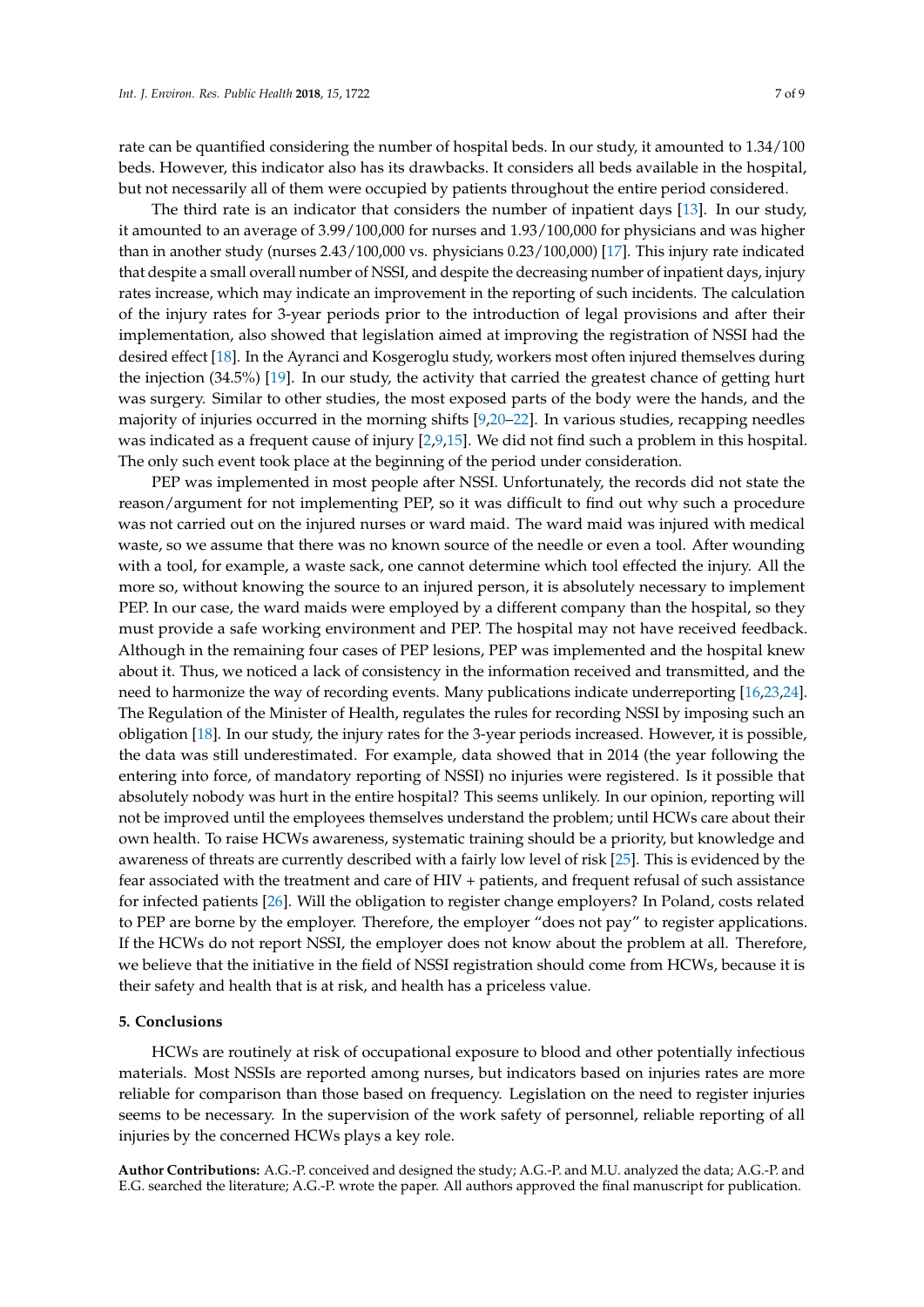**Funding:** This research received no external funding.

Acknowledgments: Work financed by Medical University of Łódź from the own activities of a scientific unit under No. 503/6-024-01/503-61-001-18. The authors thank the Hospital Directors and Dominika Kaczmarek for their help in the data collection.

**Conflicts of Interest:** The authors declare no conflict of interest.

#### **References**

- <span id="page-7-0"></span>1. Pruss-Ustun, A.; Rapiti, E.; Hutin, Y. *Sharps Injuries: Global Burden of Disease from Sharps Injuries to Health-Care Workers*; World Health Organization (WHO) Environmental Burden of Disease Series, No. 3; WHO Document Production Services: Geneva, Switzerland, 2003; ISBN 92-4156-2463.
- <span id="page-7-1"></span>2. Gholami, A.; Borji, A.; Lotfabadi, P.; Asghari, A. Risk factors of needlestick and sharps injuries among healthcare workers. *Int. J. Hosp. Res.* **2013**, *2*, 31–38. Available online: [http://ijhr.iums.ac.ir/article\\_3875\\_](http://ijhr.iums.ac.ir/article_3875_bfedf23c9fdfaada895808b0a365191c.pdf) [bfedf23c9fdfaada895808b0a365191c.pdf](http://ijhr.iums.ac.ir/article_3875_bfedf23c9fdfaada895808b0a365191c.pdf) (accessed on 10 June 2018).
- <span id="page-7-2"></span>3. Centers for Disease Control and Prevention. Guidelines for prevention of transmission of human immunodeficiency virus and hepatitis B virus to health-care and public-safety workers. *MMWR Morb. Mortal. Wkly. Rep.* **1989**, *38*, 3–37.
- <span id="page-7-3"></span>4. Centers for Disease Control and Prevention. Recommendations for prevention and control of hepatitis C virus (HCV) infection and HCV-related chronic disease. *MMWR Morb. Mortal. Wkly. Rep.* **1998**, *47*, 1–39.
- <span id="page-7-4"></span>5. Pittet, D.; Donaldson, L. Clean care is safer care: The first global challenge of the WHO World Alliance for Patient Safety. *Infect. Control Hosp. Epidemiol.* **2005**, *26*, 891–894. [\[CrossRef\]](http://dx.doi.org/10.1086/502513) [\[PubMed\]](http://www.ncbi.nlm.nih.gov/pubmed/16320985)
- <span id="page-7-5"></span>6. Pittet, D.; Donaldson, L. Challenging the world: Patient safety and health care-associated infection. *Int. J. Qual. Health Care* **2006**, *18*, 4–8. [\[CrossRef\]](http://dx.doi.org/10.1093/intqhc/mzi093) [\[PubMed\]](http://www.ncbi.nlm.nih.gov/pubmed/16396940)
- <span id="page-7-6"></span>7. Świątkowska, B.; Hanke, W.; Szeszenia-Dąbrowska, N. *Occupational Diseases in Poland in* 2016; Nofer Institute of Occuapational Health: Łódź, Poland, 2017.
- <span id="page-7-7"></span>8. Rybacki, M.; Piekarska, A.; Wiszniewska, M.; Walusiak-Skorupa, J. Work safety among polish health care workers in respect of exposure to bloodborne pathogens. *Med. Pr.* **2013**, *64*, 1–10. [\[CrossRef\]](http://dx.doi.org/10.13075/mp.5893/2013/0001) [\[PubMed\]](http://www.ncbi.nlm.nih.gov/pubmed/23650763)
- <span id="page-7-14"></span>9. Jahangiri, M.; Rostamabadi, A.; Hoboubi, N.; Tadayon, N.; Soleimani, A. Needle stick injuries and their related safety measures among nurses in a University Hospital, Shiraz, Iran. *Saf. Health Work* **2016**, *7*, 72–77. [\[CrossRef\]](http://dx.doi.org/10.1016/j.shaw.2015.07.006) [\[PubMed\]](http://www.ncbi.nlm.nih.gov/pubmed/27014494)
- 10. Ganczak, M.; Milona, M.; Szych, Z. Nurses and occupational exposures to bloodborne viruses in Poland. *Infect. Control Hosp. Epidemiol.* **2006**, *27*, 175–180. [\[CrossRef\]](http://dx.doi.org/10.1086/500333) [\[PubMed\]](http://www.ncbi.nlm.nih.gov/pubmed/16465634)
- 11. Ganczak, M.; Szych, Z.; Karakiewicz, B. Assessment of occupational exposure to HBV, HCV and HIV in gynecologic and obstetric staff. *Med. Pracy* **2012**, *63*, 11–17. Available online: [http://www.imp.lodz.pl/](http://www.imp.lodz.pl/upload/oficyna/artykuly/pdf/full/MP_1_2012_M_Ganczak.pdf) [upload/oficyna/artykuly/pdf/full/MP\\_1\\_2012\\_M\\_Ganczak.pdf](http://www.imp.lodz.pl/upload/oficyna/artykuly/pdf/full/MP_1_2012_M_Ganczak.pdf) (accessed on 10 June 2018).
- <span id="page-7-8"></span>12. Nagandla, K.; Kumar, K.; Bhardwaj, A.; Muthalagan, D.; Yhmin, C.; Lun, L.W.; Shi, W.W.; Razak, N.I. Prevalence of needle stick injuries and their underreporting among healthcare workers in the department of obstetrics and gynaecology. *Int. Arch. Med.* **2015**, *8*. [\[CrossRef\]](http://dx.doi.org/10.3823/1780)
- <span id="page-7-9"></span>13. Beaglehole, R.; Bonita, R.; Kjellstrom, T. *Basic Epidemiology*; World Health Organization: Geneva, Switzerland, 1993.
- <span id="page-7-10"></span>14. Garus-Pakowska, A.; Szatko, F. Percutaneous exposures in medical personnel. *Med. Pr.* **2011**, *62*, 473–480. Available online: [http://www.imp.lodz.pl/upload/oficyna/artykuly/pdf/full/2011/Bmp\\_52011\\_](http://www.imp.lodz.pl/upload/oficyna/artykuly/pdf/full/2011/Bmp_52011_a_garuspakowska.pdf) [a\\_garuspakowska.pdf](http://www.imp.lodz.pl/upload/oficyna/artykuly/pdf/full/2011/Bmp_52011_a_garuspakowska.pdf) (accessed on 19 July 2018). [\[PubMed\]](http://www.ncbi.nlm.nih.gov/pubmed/22312961)
- <span id="page-7-11"></span>15. Martins, A.; Coelho, A.C.; Vieira, M.; Matos, M.; Pinto, M.L. Age and years in practice as factors associated with needlestick and sharps injuries among health care workers in a Portuguese hospital. *Accid. Anal. Prev.* **2012**, *47*, 11–15. [\[CrossRef\]](http://dx.doi.org/10.1016/j.aap.2012.01.011) [\[PubMed\]](http://www.ncbi.nlm.nih.gov/pubmed/22405233)
- <span id="page-7-12"></span>16. Bush, C.; Schmid, K.; Rupp, M.E.; Watanabe-Galoway, S.; Wolford, B.; Sandkovsky, U. Bloodborne pathogen exposures: Difference in reporting rates and individual predictors among health care personnel. *Am. J. Infect. Control* **2017**, *45*, 372–376. [\[CrossRef\]](http://dx.doi.org/10.1016/j.ajic.2016.11.028) [\[PubMed\]](http://www.ncbi.nlm.nih.gov/pubmed/28063727)
- <span id="page-7-13"></span>17. Motaarefi, H.; Mahmoudi, H.; Mohammadi, E.; Hasanpour-Dehkordi, A. Factors associated with needlestick injuries in health care occupations: A systematic review. *J. Clin. Diagn. Res.* **2016**, *10*, IE01–IE04. [\[CrossRef\]](http://dx.doi.org/10.7860/JCDR/2016/17973.8221) [\[PubMed\]](http://www.ncbi.nlm.nih.gov/pubmed/27656466)